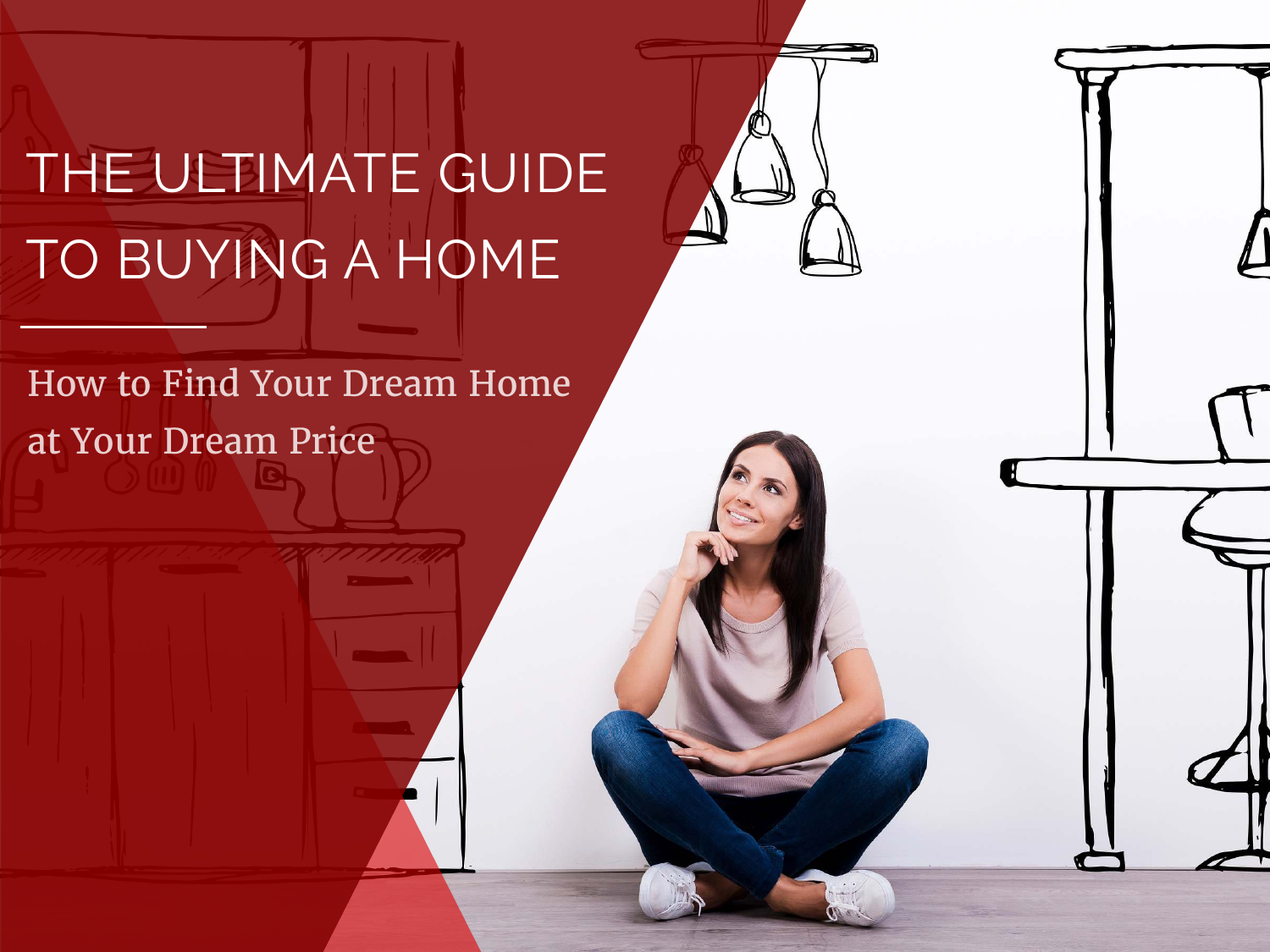**The average home buyer in 2014 searched for listings for 10 weeks and ultimately visited 10 listings.** 



**Data: The National Association of Realtors 2014 Profile of Home Buyers and Sellers**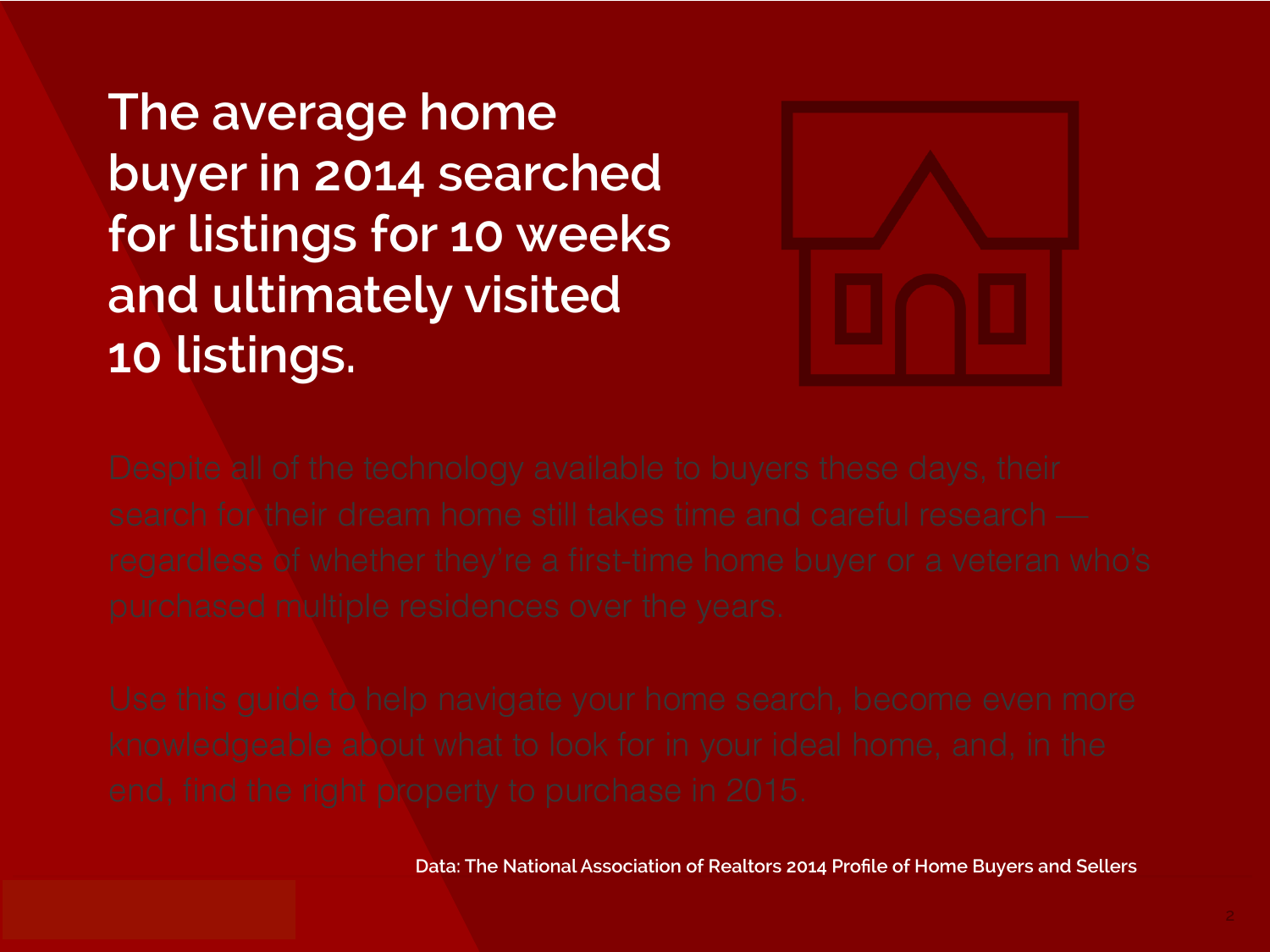## **PREPARING YOUR FINANCES**



Prior to hitting the market and checking out listings, you need to take care of some necessary tasks, including saving up plenty of money for a new home, enhancing your credit score, and getting pre-approved for a home loan.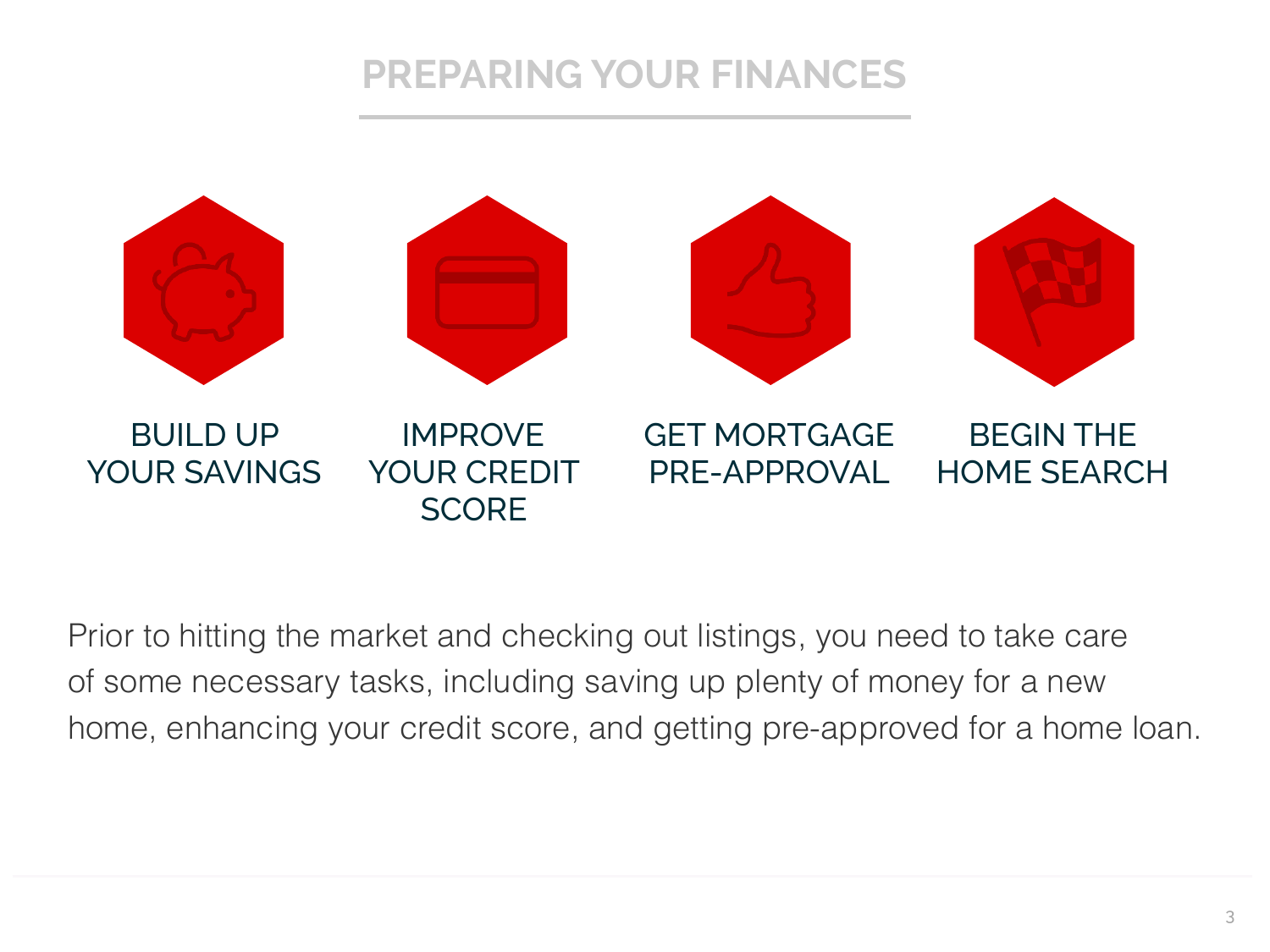

## **BUILD UP YOUR SAVINGS**

Though America's financial crisis is now in the rearview mirror, lenders nationwide continue to have stringent lending standards, meaning it takes significant amounts of capital for prospective borrowers to secure home loans.

Focus on building wealth before even considering your home purchase to ensure you have more than enough to convince lenders you're ready to become a homeowner and handle the subsequent mortgage payments with ease.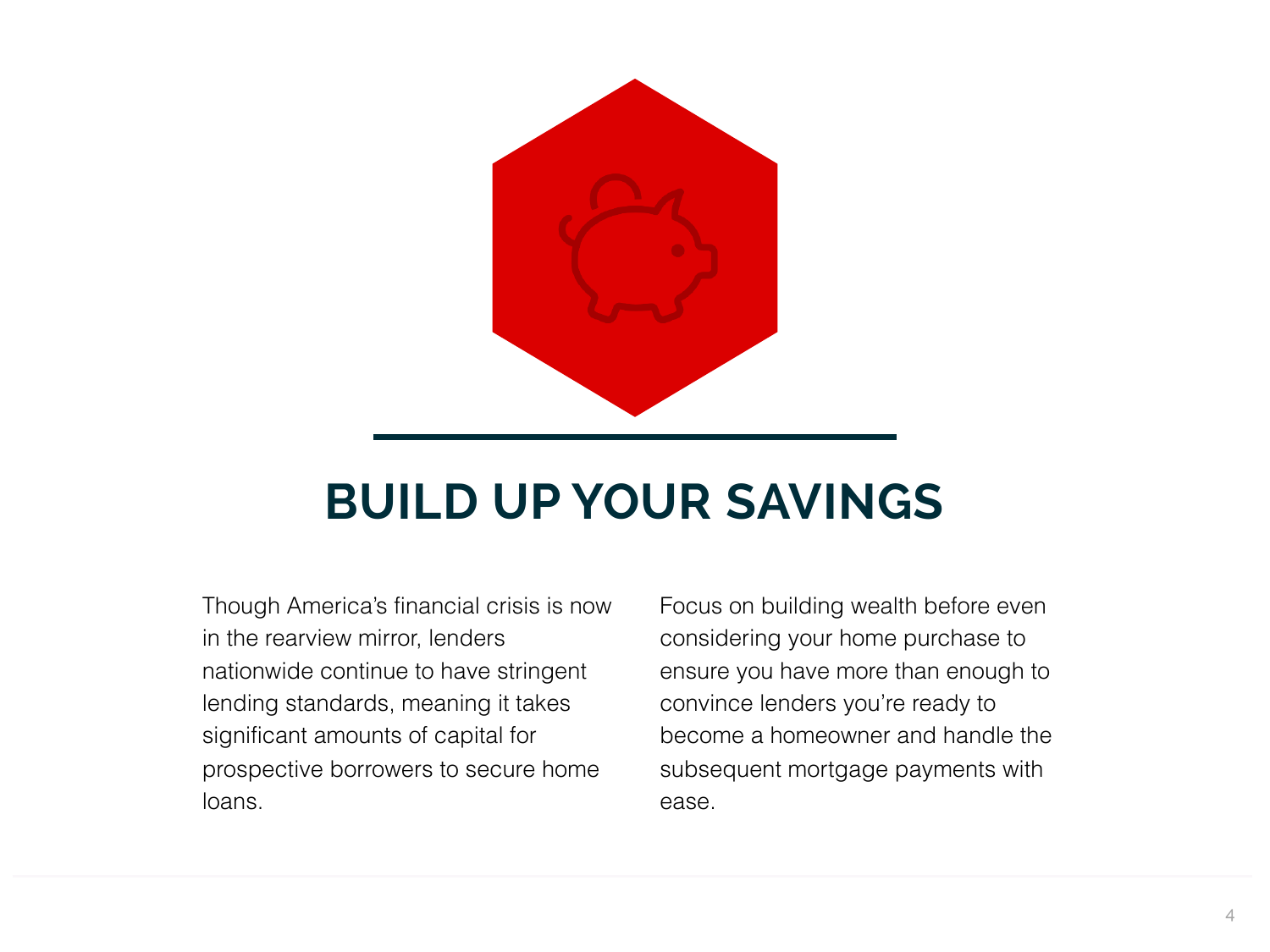

## **IMPROVE YOUR CREDIT SCORE**

Another factor lenders strongly take into consideration is the strength of potential borrowers' credit scores. The math here is simple: The higher your score, the better you look in the eyes of lenders.

Doing things like paying all of your bills on time and in full, eliminating outstanding debts, and avoiding taking on new lines of credit can bolster your credit score and enhance your odds of securing not only a home loan, but also favorable loan terms.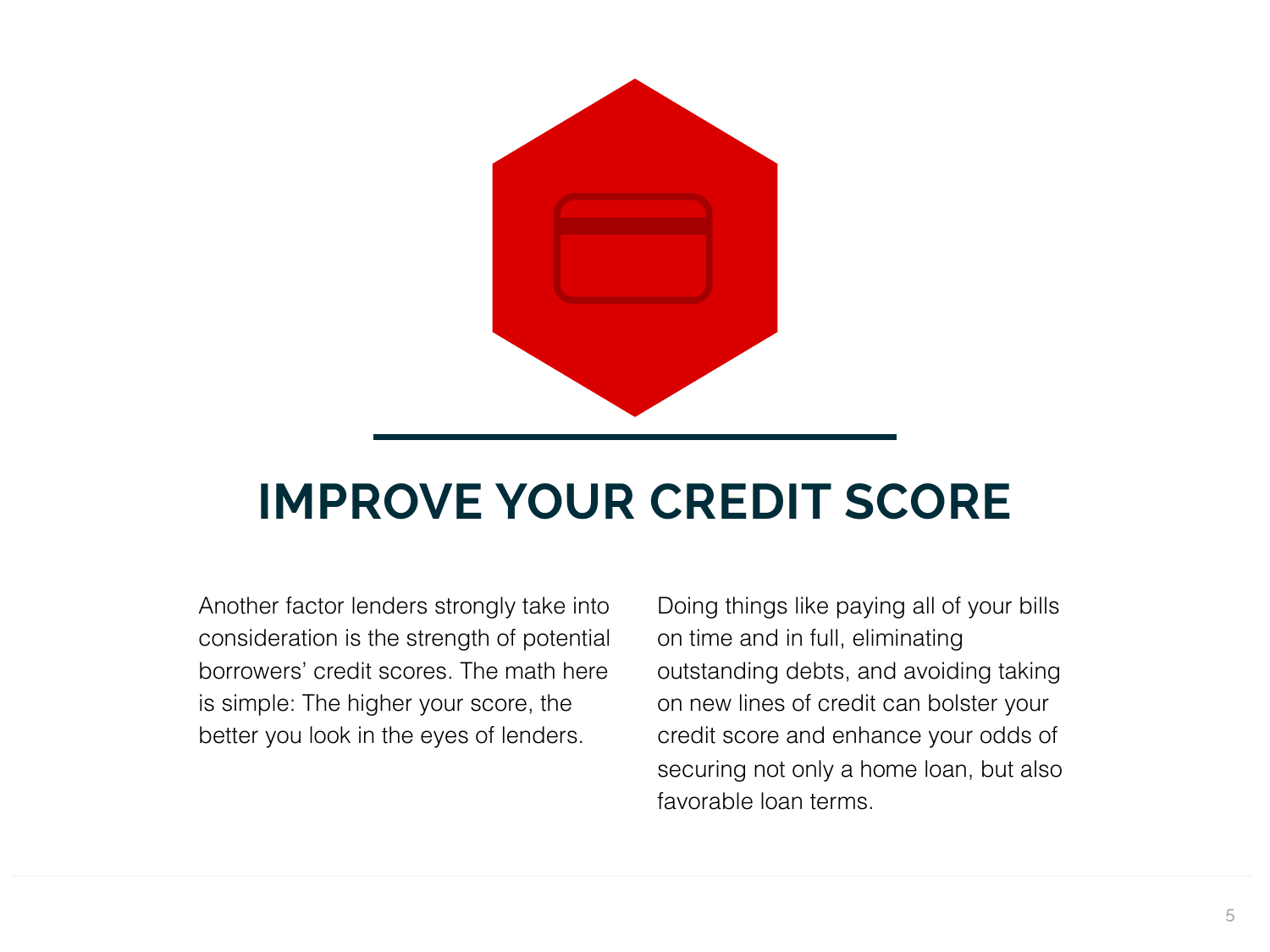

## **GET MORTGAGE PRE-APPROVAL**

After getting all of your finances in order, it's time to head to lenders to get pre-approved for a home loan. Whereas pre-qualification is an estimate of how much house you can afford, preapproval is getting lenders to deem you worthy of receiving a mortgage.

Once you've been pre-approved, you can search online to find the most favorable mortgage rates and terms from various lenders and, ultimately, choose the one that's best for you and your finances in the long term.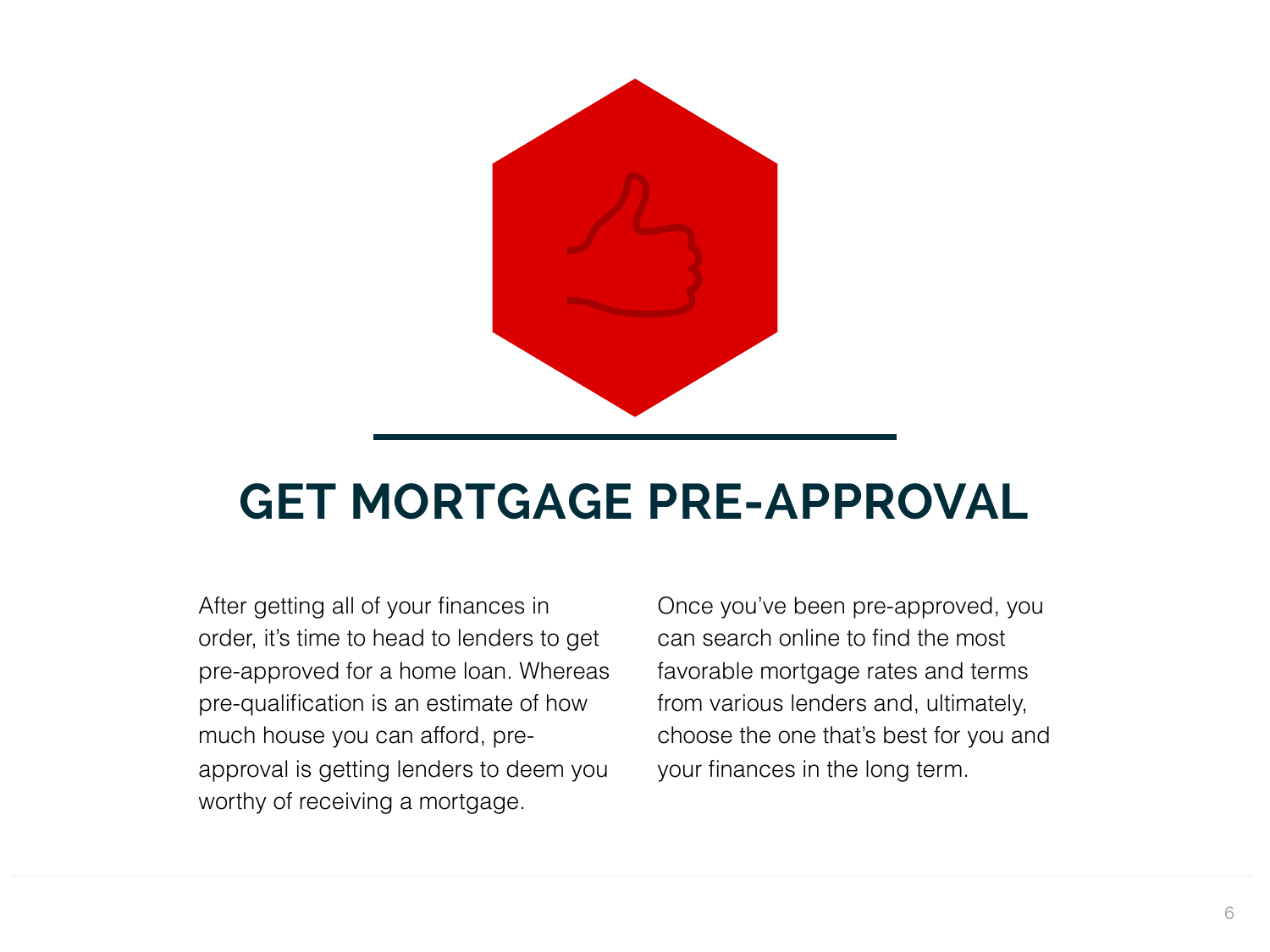

## **BEGIN THE HOME SEARCH**

You've completed all of the dirty work, and now, it's your turn to actually begin the home search in earnest by checking out what listings are available in the area in which you intend to purchase a home.

Having said that, it's in your best interest to find a buyer's agent who knows the local real estate market well and has a proven track record of getting their clients in the right home that fits their budget and preferences.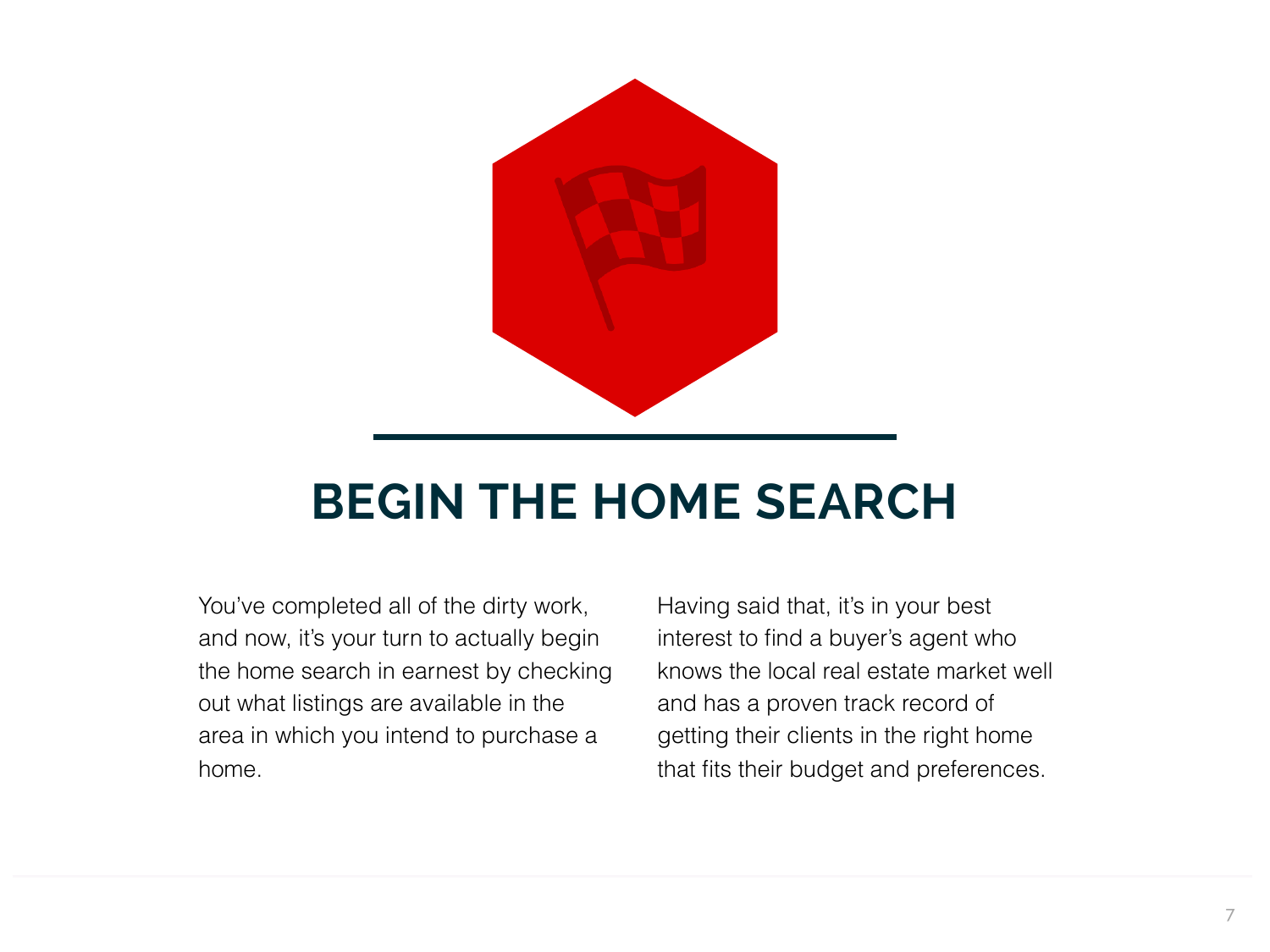Real estate agents were considered useful to 98% of home buyers in 2014.



**Data: The National Association of Realtors 2014 Profile of Home Buyers and Sellers**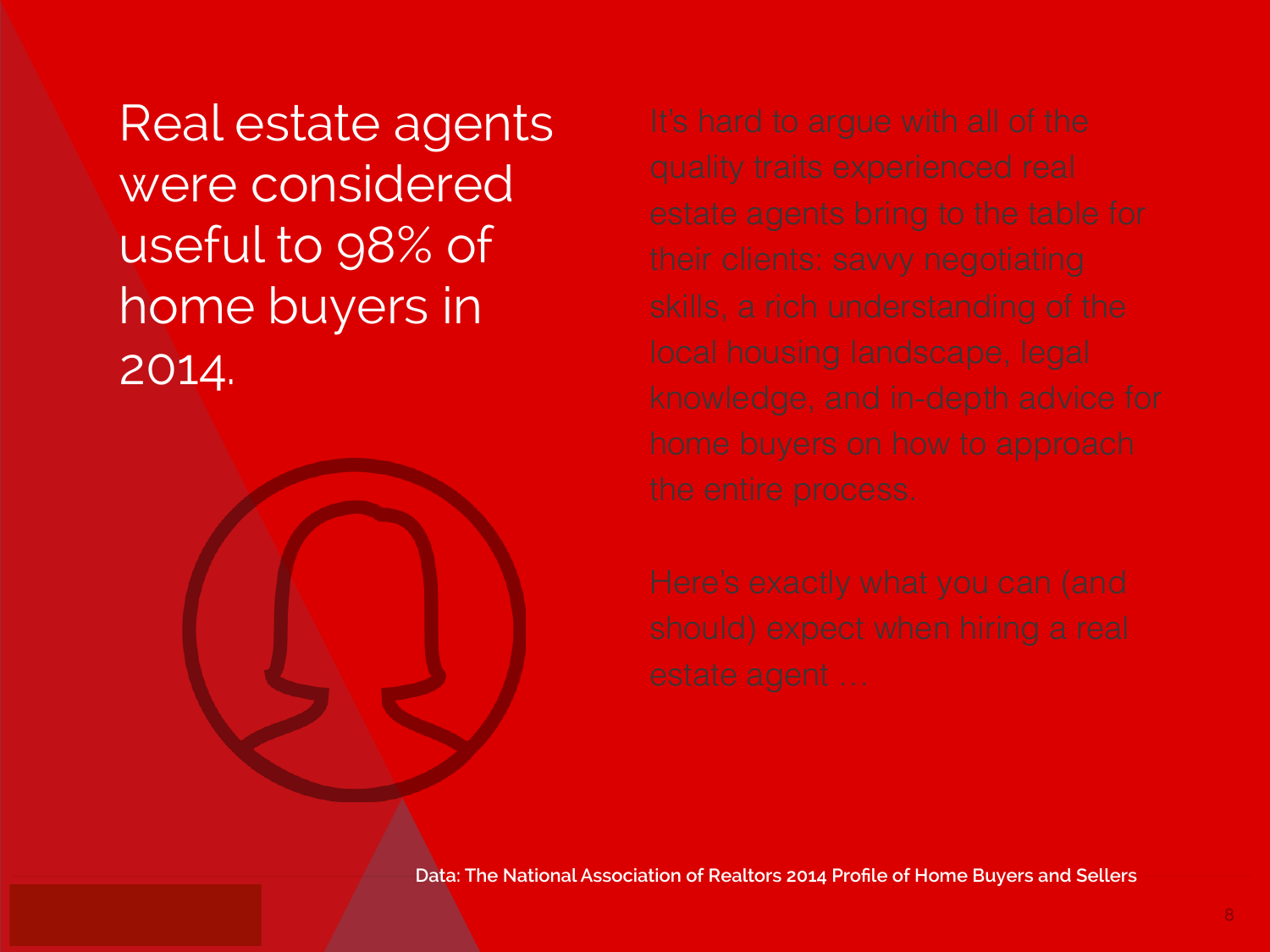

Everything from where home values are rising the most to the best ice cream shops and concert venues: That's the kind of intricate knowledge real estate agents have about the markets in which they work.

Sure, anyone can Google housing statistics and local community information, but agents are constantly in the know and building their networks so they can provide buyers with every last detail they need to know about their market.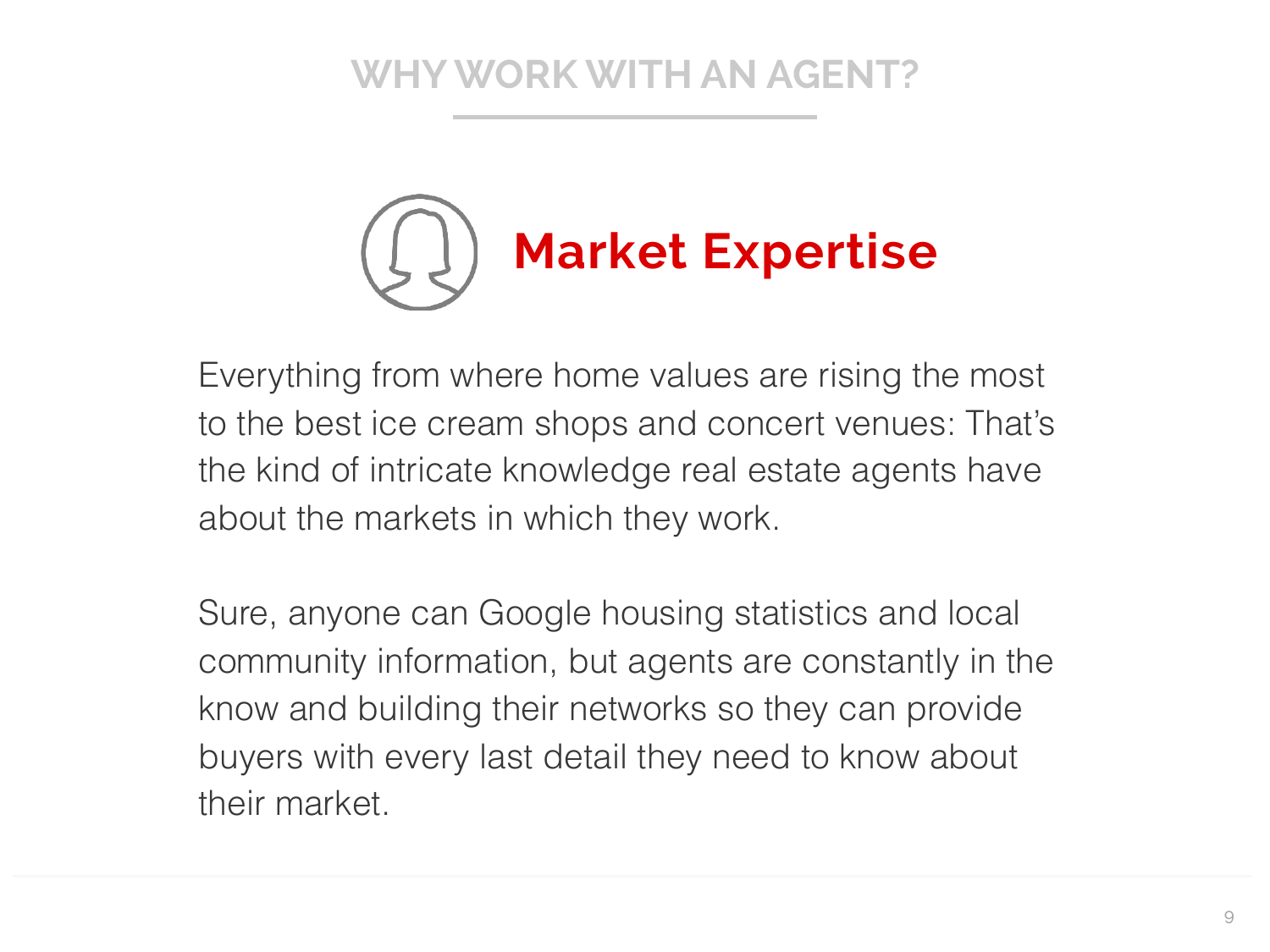

With a veteran real estate agent comes veteran sales techniques. Put your trust in an experienced buyer's agent who has proven to get great prices and the best terms possible for their past clients.

The best place to find out about the local agents? Head online to examine real estate agent websites and their social media presence. This is where you'll find reviews and testimonials that can guide your decision-making.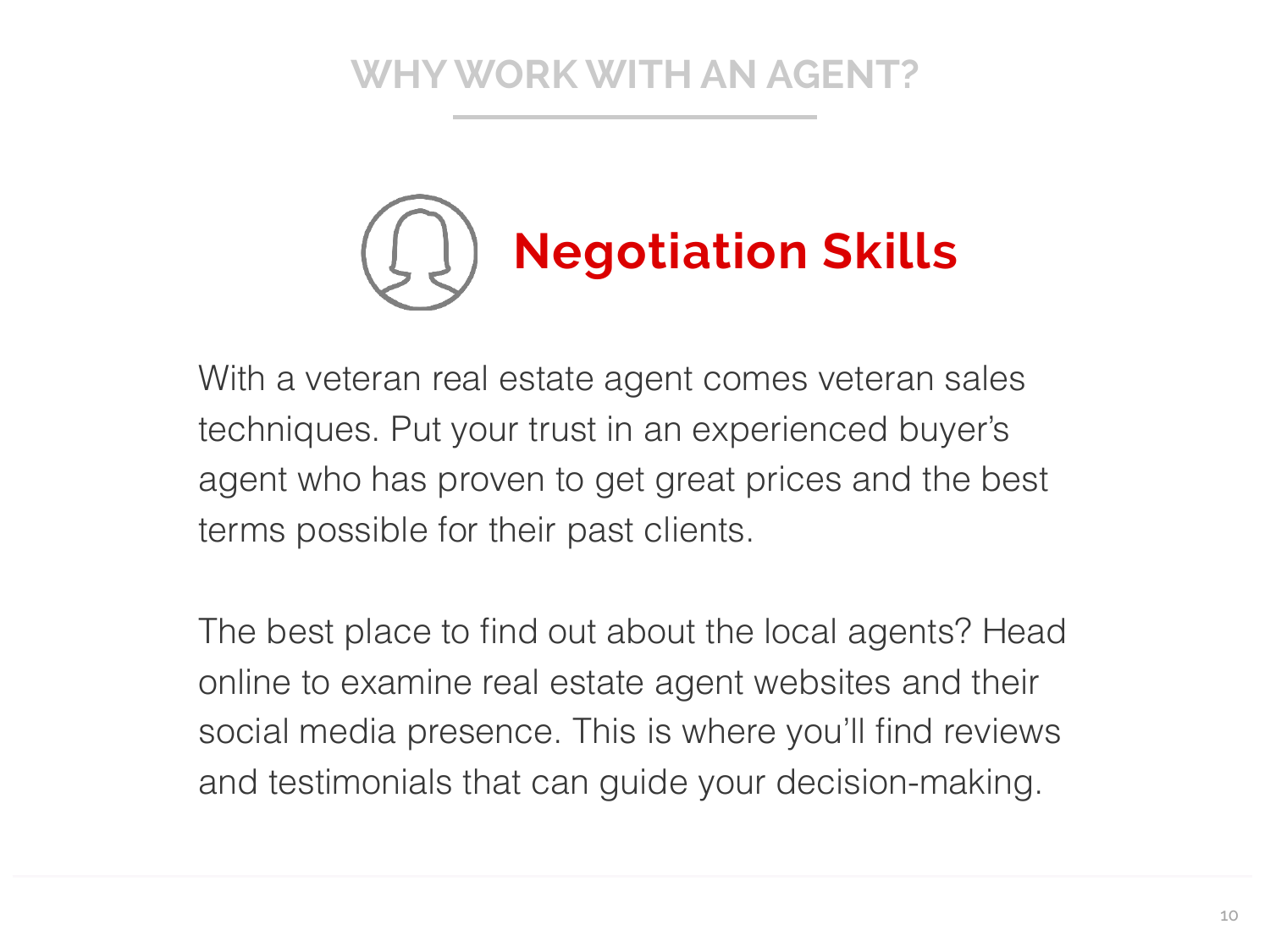

Legalese is not something the average home buyer knows a great deal about — but then again, they don't have to, so long as they employ a real estate agent.

Agents are well-versed in the language of home purchase agreements and other legal documents, meaning you don't have to study up on real estate law and, in turn, avoid headaches during the home buying process.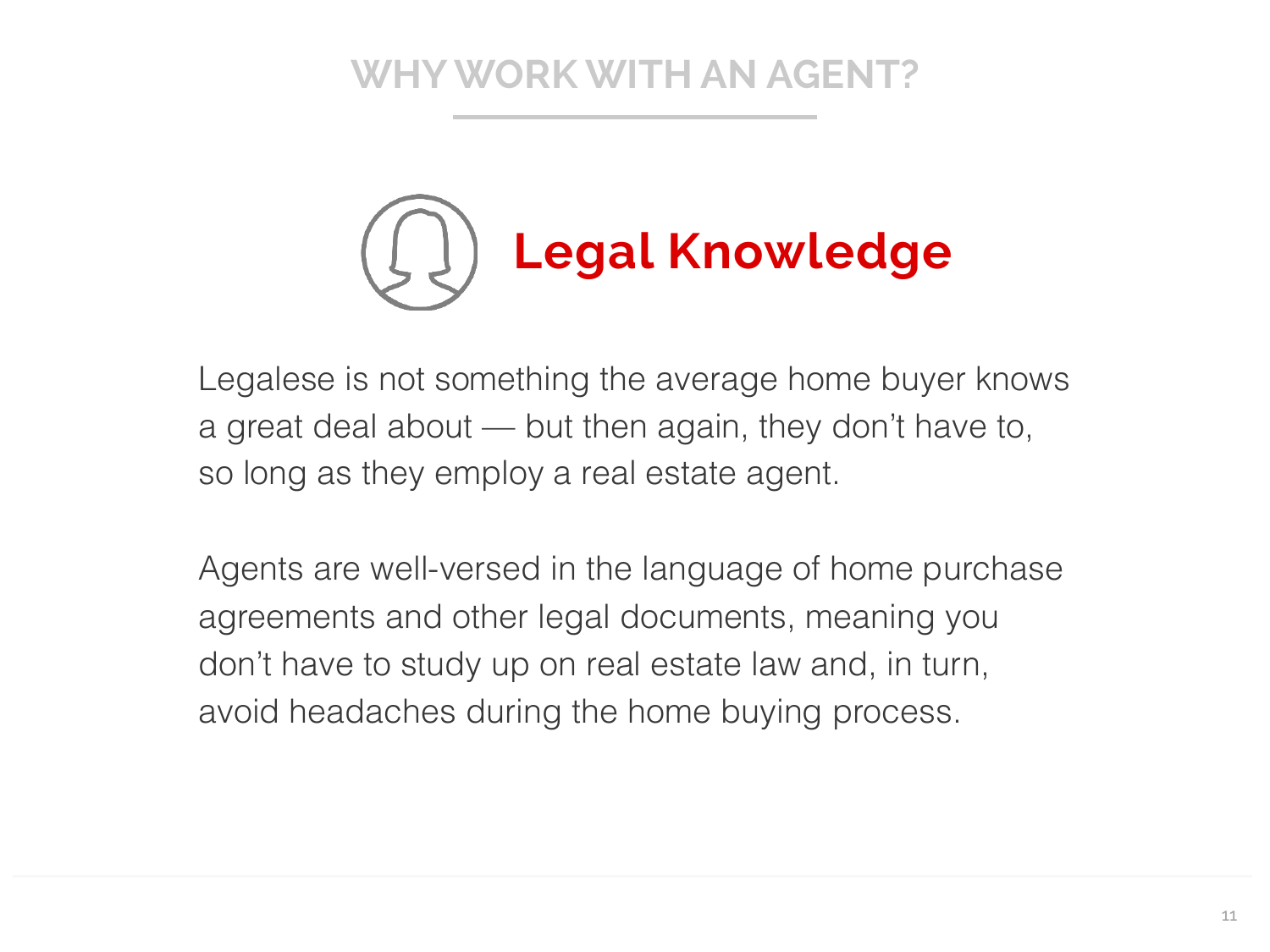

Buying a home entails a lot more than attending listing showings and making bids. It involves dealing with lenders, title insurers, appraisers, and other real estate professionals who have a necessary hand in sale agreements.

Real estate agents work tirelessly to grow their vendor networks and build relationships with reputable pros and firms who know how to conduct business correctly and efficiently.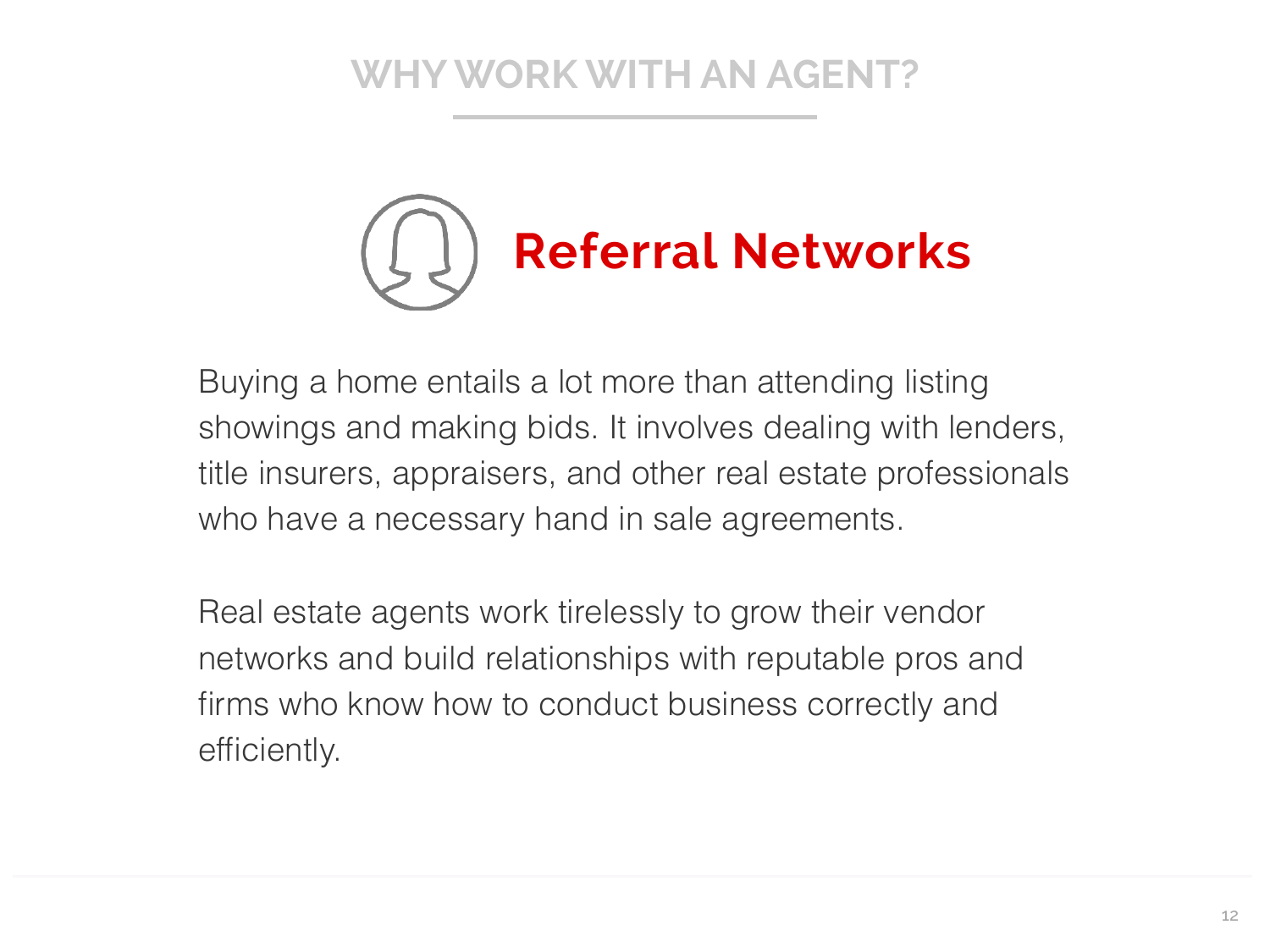#### **HOME SEARCH FACTORS**





It's vital to discover which homes for sale are in prime condition and which will require some investment to fix.

#### CONDITION SIZE & TYPE PRICE LOCATION

Determining size and style preferences is essential when hitting the market to check out real estate listings.



Narrow down your search by price point first so you only view homes for sale you can actually afford and don't waste your time.



Identify specific regions, towns, or even neighborhoods where you would be happy to lay down a foundation.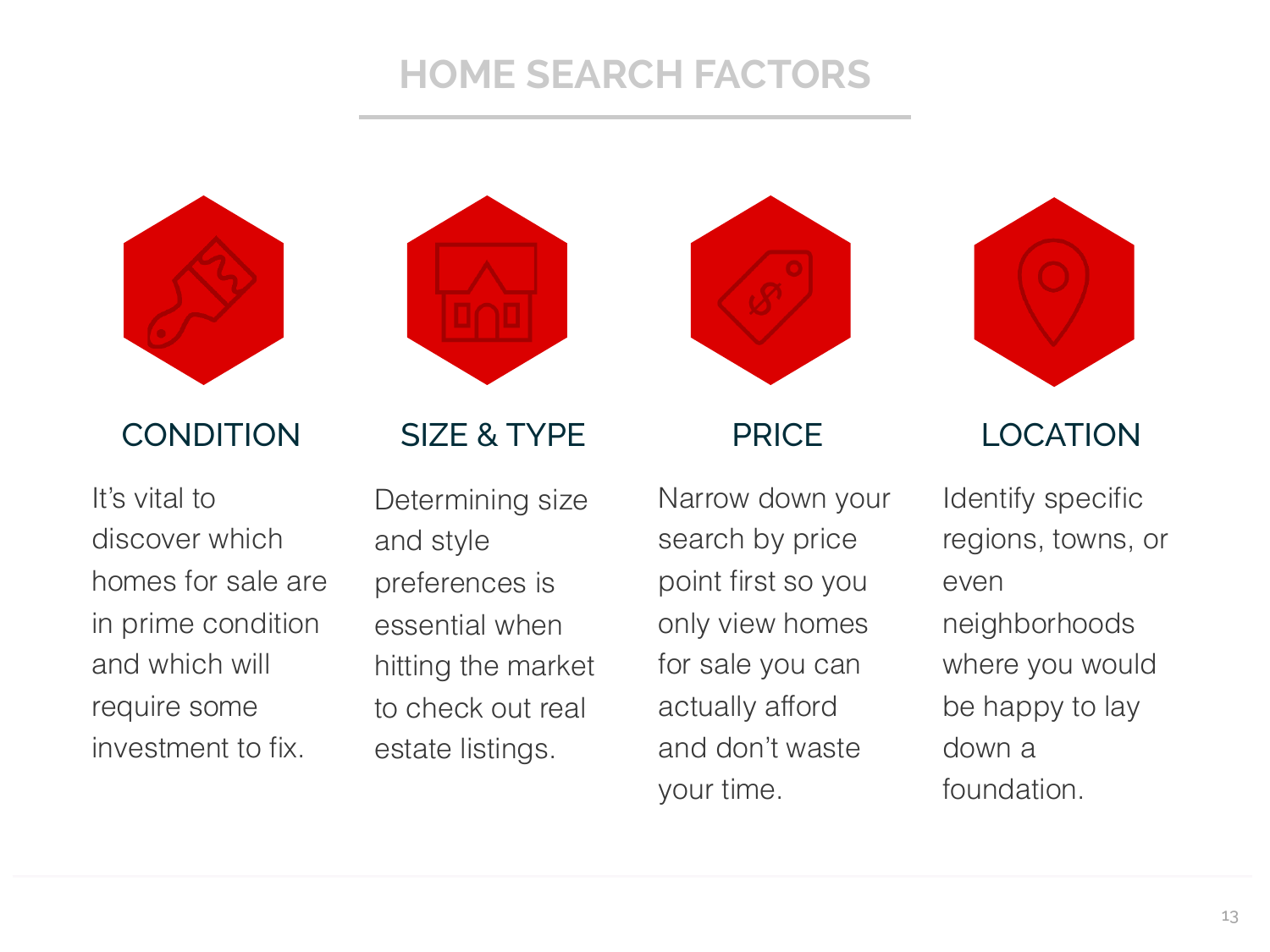

Whether you're interested in properties built in the last couple of years or residences constructed at the turn of the 20th century, chances are there are some blemishes — and perhaps even some major issues — that require attention and action. Here are the main home problems to look for …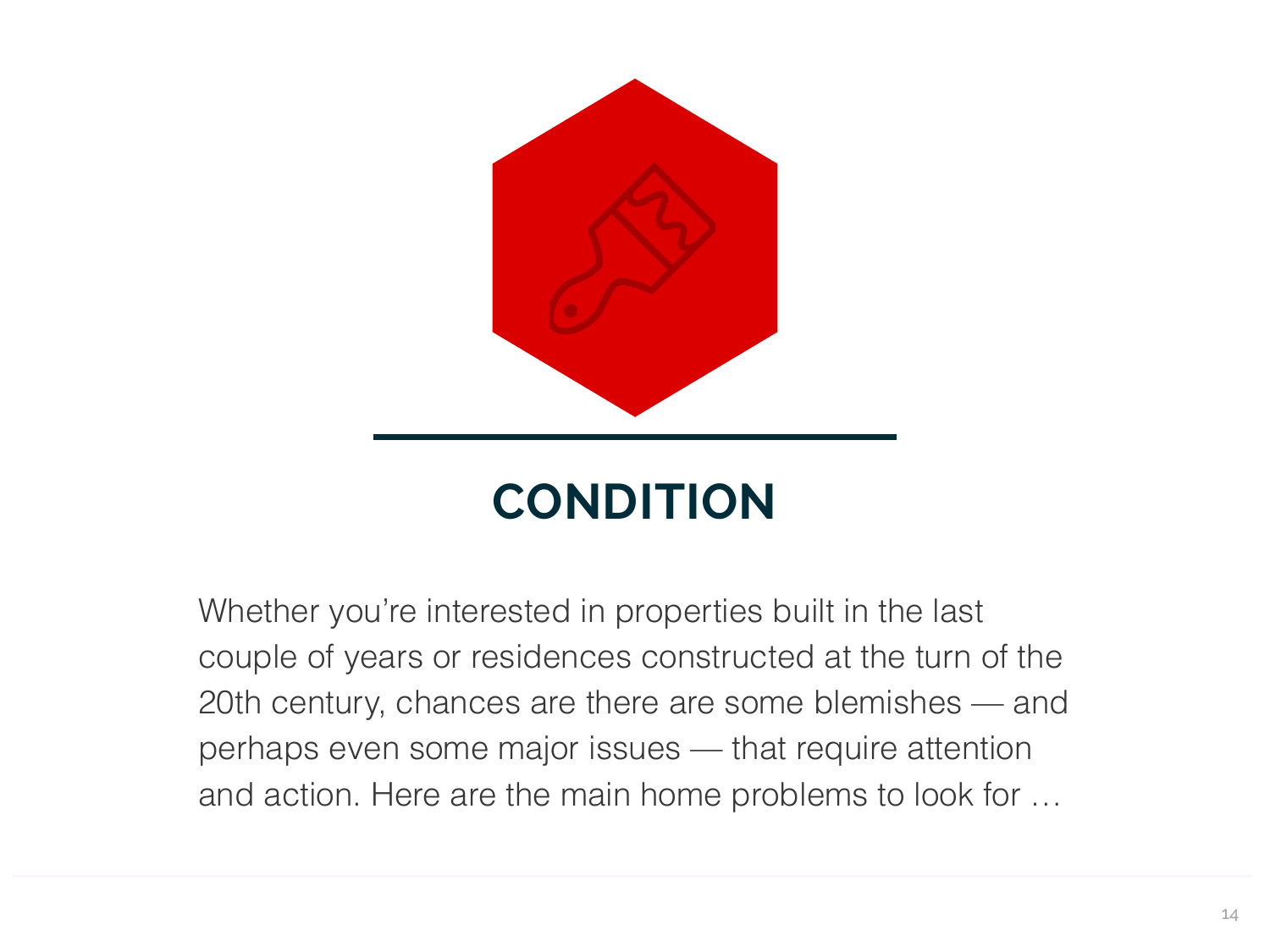#### **CATEGORY**



**Foundation:** Any cracks, breaks, mold, and pests discovered near a home's foundation are big red flags that indicate you may want to head to the next listing on your list.

**Power and Heat: Faulty switches, poor** wiring and insulation, low-performing air and heating systems, and window leaks are telltale signs of a residence that's in dire need of some serious updates.

**Exterior:** Closely inspect panel siding, roofing, window shutters, and holes and cracks in walls and take a close look around the yard, like driveways, pools, sheds, and other outdoor areas for any potential defects.

**Odors:** Smell doesn't lie. If something in or around a real estate listing causes a physical reaction — whether it's general air quality or a specific problem area with mold — it may not be an ideal choice.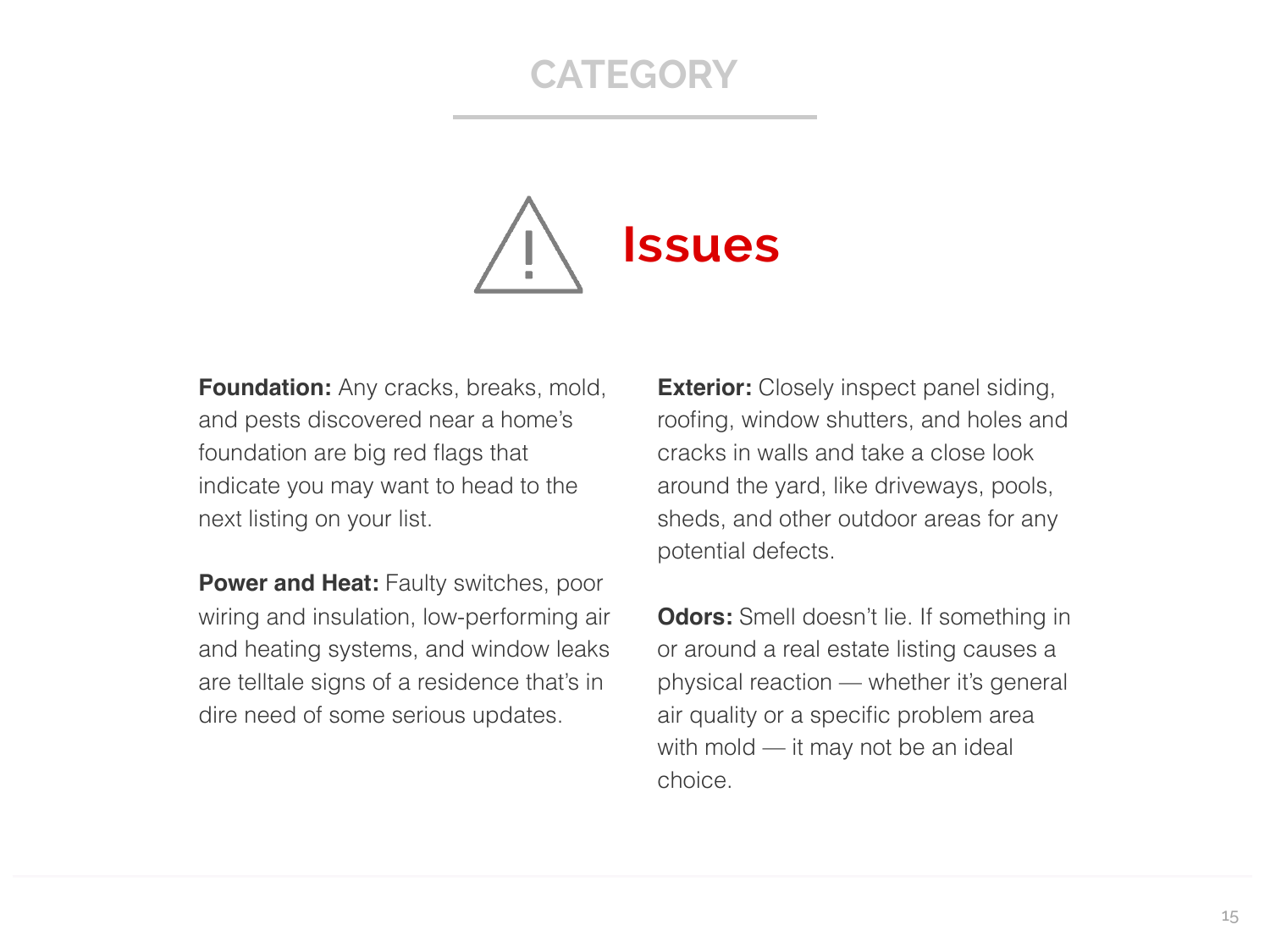

## **SIZE & TYPE**

It doesn't matter if you're a growing family in need of an upgrade or a couple looking for a cozy retirement property, it's imperative to consider what residence size and type is both acceptable and desired.

Each listing your real estate agent shows you will have its own unique shape, size, and style, so it's important to know what you want in your home, what you can live with, and how much space you actually need.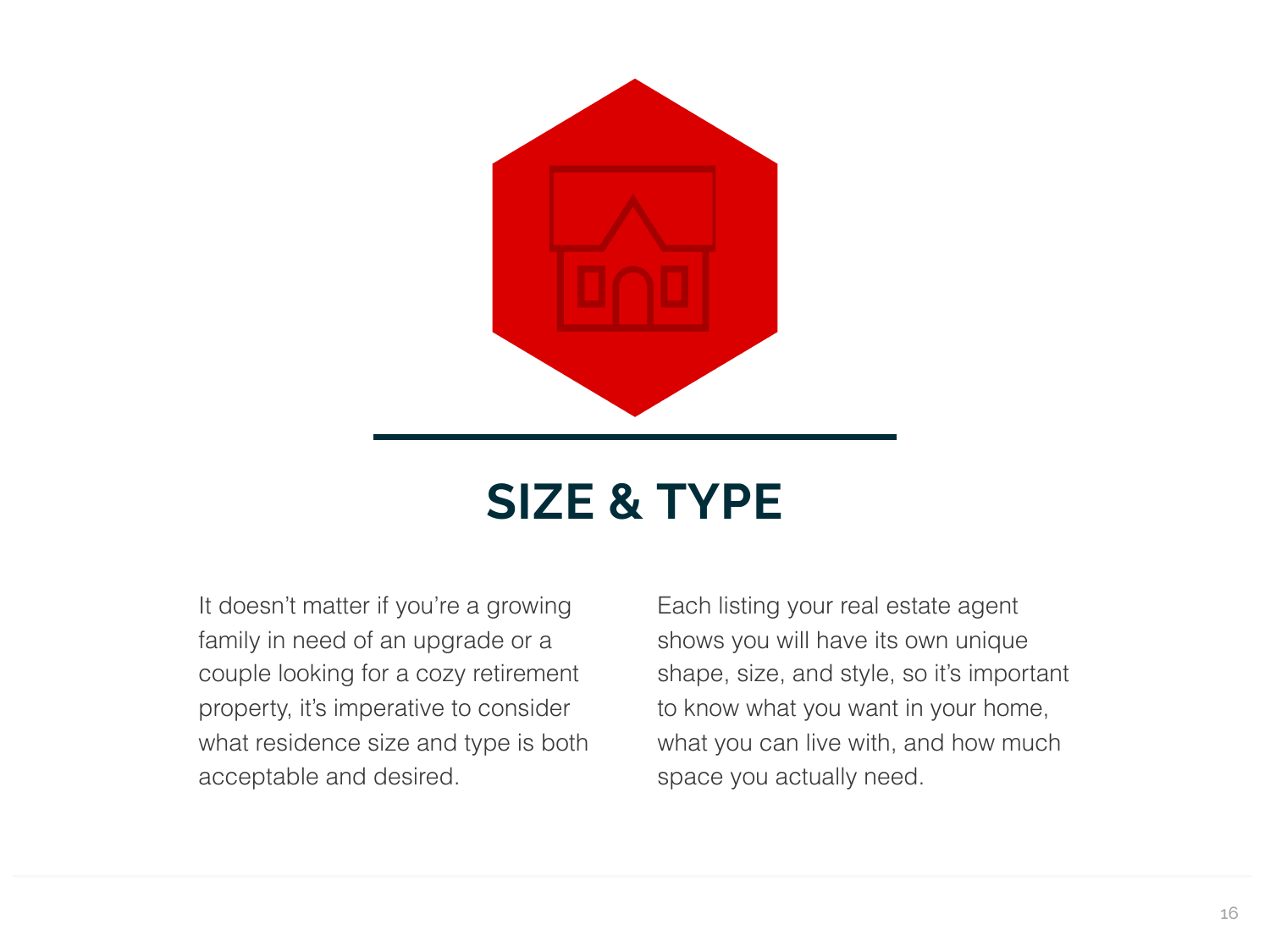#### **SIZE & TYPE**



The type of residence you want to buy likely isn't available in every community. For instance, townhomes are more prevalent in cities, whereas ranches are more common in suburban and rural areas.

Regardless of your home style preference, each on comes with its own benefits. Living in a condo in an urban area, for example, means you have just about everything you need within walking distance: grocery stores, gyms, theaters, etc.

Conversely, if you plan to purchase a standalone, single-family property in the 'burbs, you'll have more privacy and space for your kids to enjoy the outdoors.

Another consideration for home type is how many previous owners a specific home has had. Pre-owned listings tend to sell far cheaper than newly built properties, so if you have your heart set on a brand new home, realize that it will likely mean a larger down payment than previously owned residences.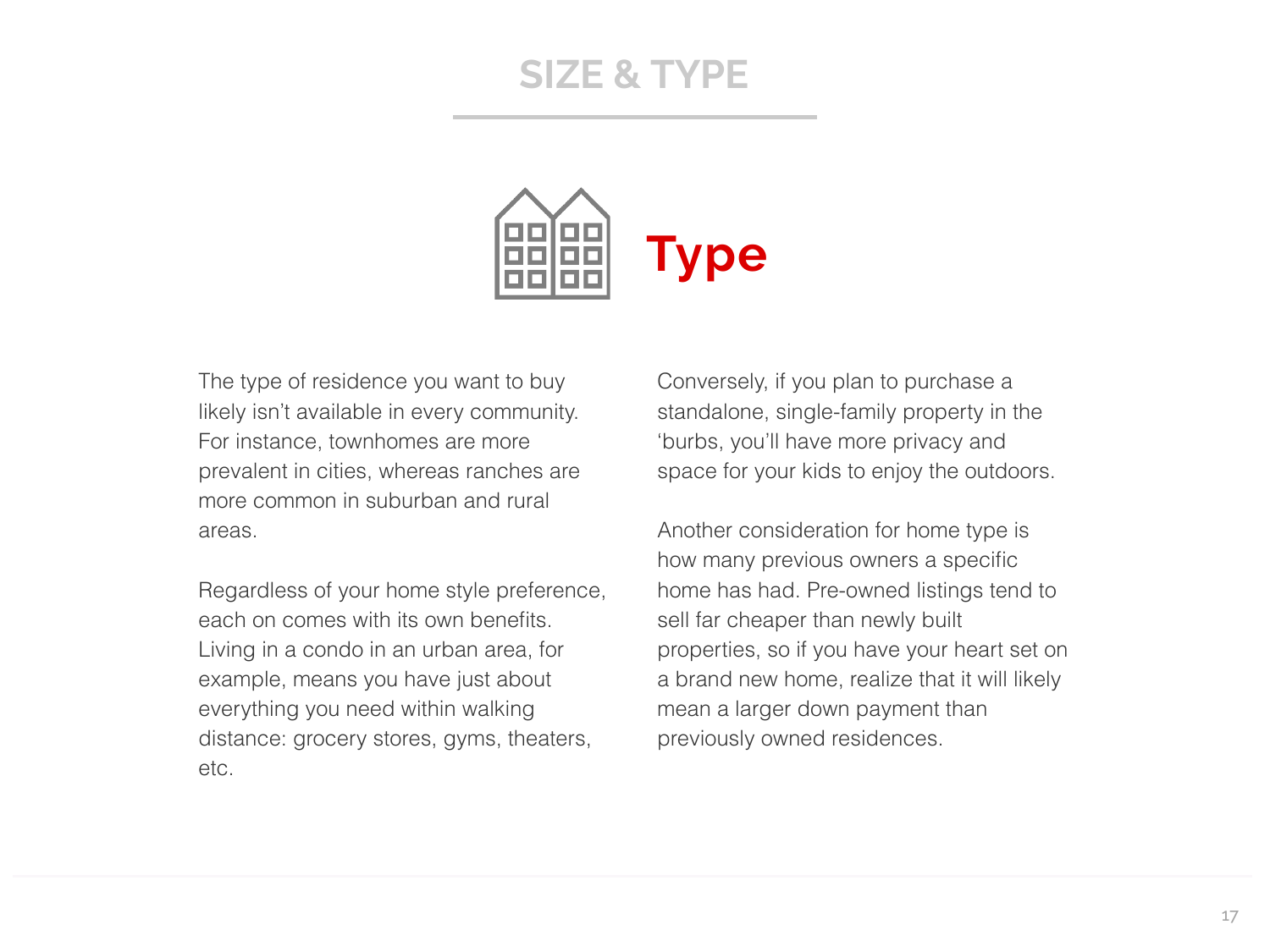

Now that you have a specific budget for your property purchase, you now have a crystal clear idea about how to conduct your home search. Having said that, there are still other financial considerations to take into account with any listing you plan to bid on.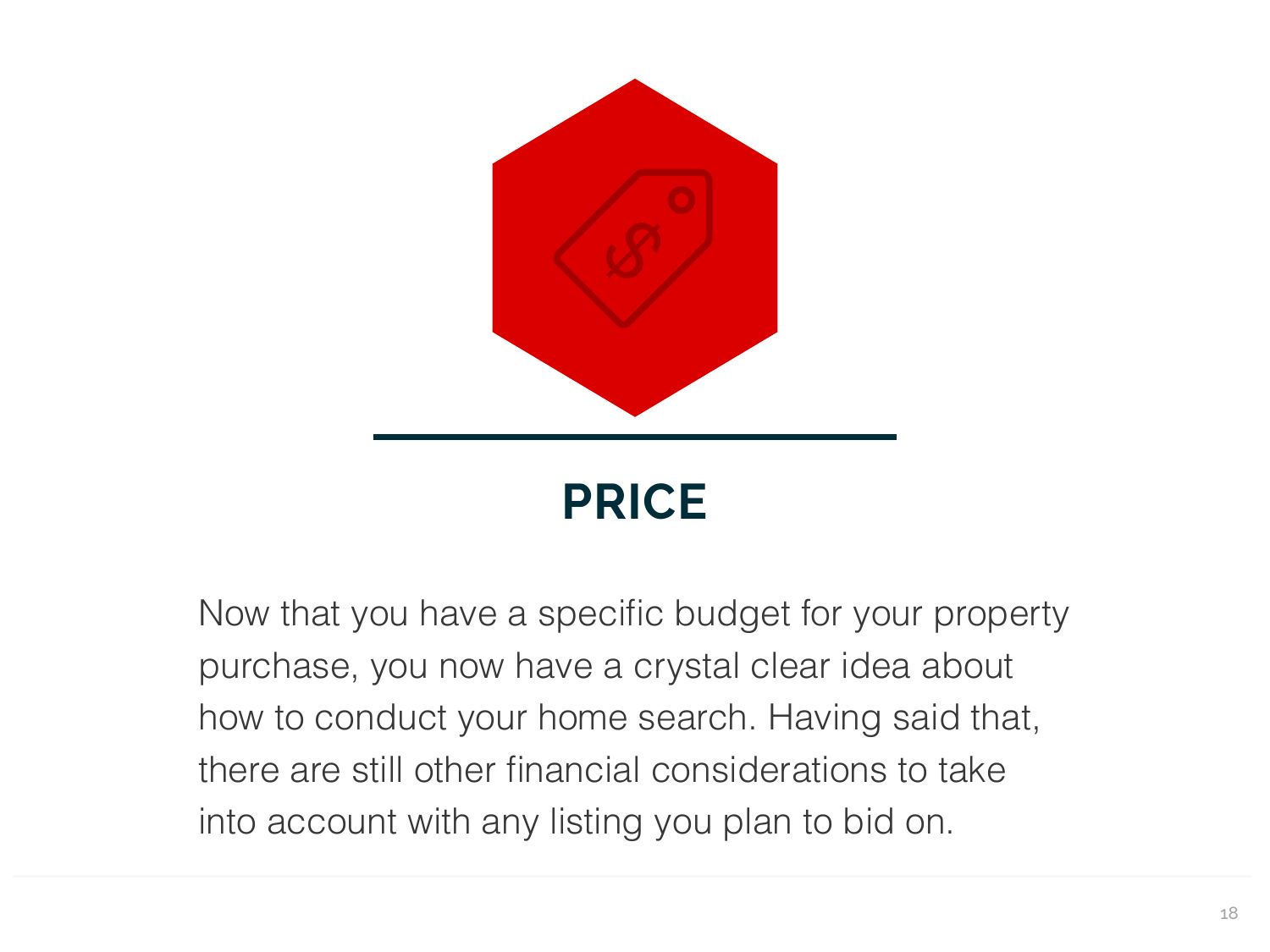#### **PRICE**



Prior to touring a single property your agent wants to show you, figure out what the maximum monthly mortgage payment is that you can easily handle paying off in full. There are countless mortgage calculators online, so find one, enter in the figures representing your financial situation — current income, projected income, savings, etc. — to help you determine what a feasible monthly home loan payment would look like.

Aside from your finances, also factor in payments for things like home insurance, property taxes, and, depending on where you buy, homeowners/condo association fees or flood insurance.

The silver lining to taking on these payments is you may be eligible for some tax deductions for items like mortgage interest, so consider that extra money coming back to you as well.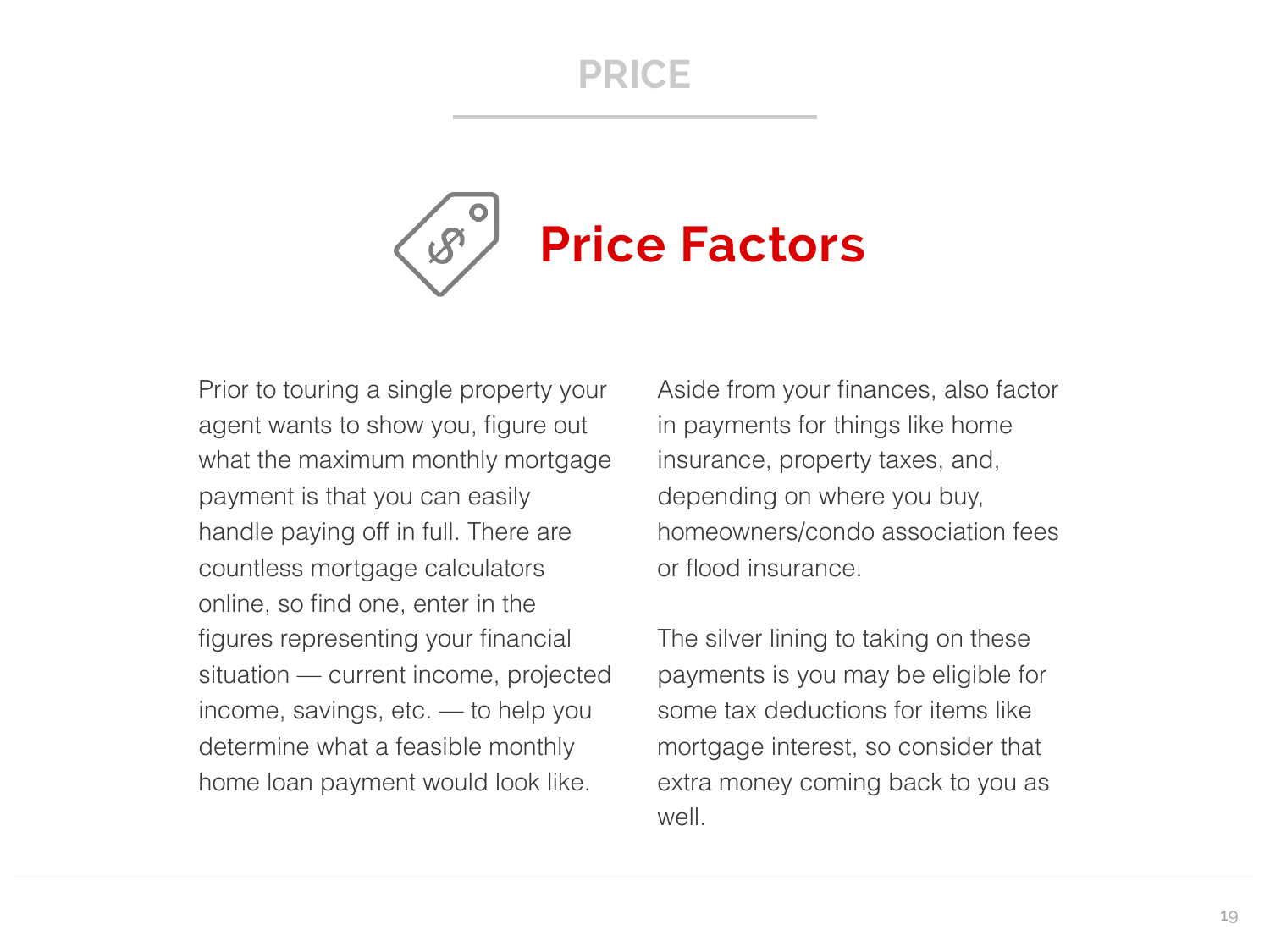

## **LOCATION**

What kind of businesses are nearby? What's the quality of the area's school system? Where's the closest public transportation? It's these questions and seemingly innumerable ones just like them — that prospective homeowners such as yourself need to ask during the home search.

Though you may fall in love with a home's living area, backyard, or roof deck, you also need to take into account what the community can offer you and your family — not only to ensure you live near great and useful amenities, but also to make certain you're paying the appropriate price for a listing.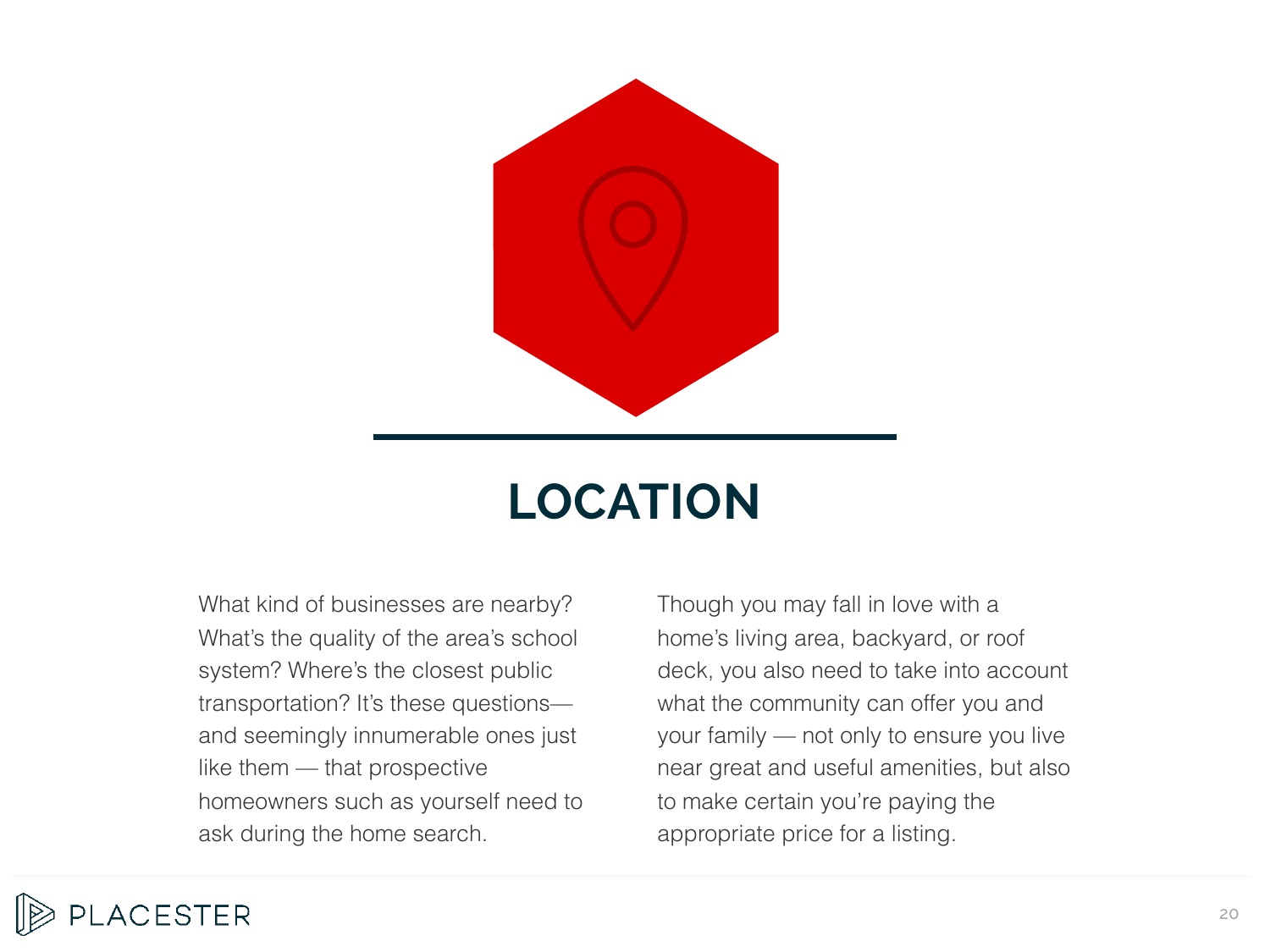## **LOCATION**



**Work Commute:** Make sure you consider whether it's easy for you and any other adults you intend to live with to get to and from work when touring listings. Ask about local bus and train schedules and the nearest highways.

**Child Care Services:** Are there any reputable day care centers nearby? It's important for parents with young children to find quality care for their kids.

**School System:** It doesn't matter if you have kids or not — the quality of a school system greatly impacts home values and how a community evolves.

**Public Services:** Discover all you can about nearby hospitals, local police and fire departments, and general municipal services to get a feel for the community in which the listings you check out reside.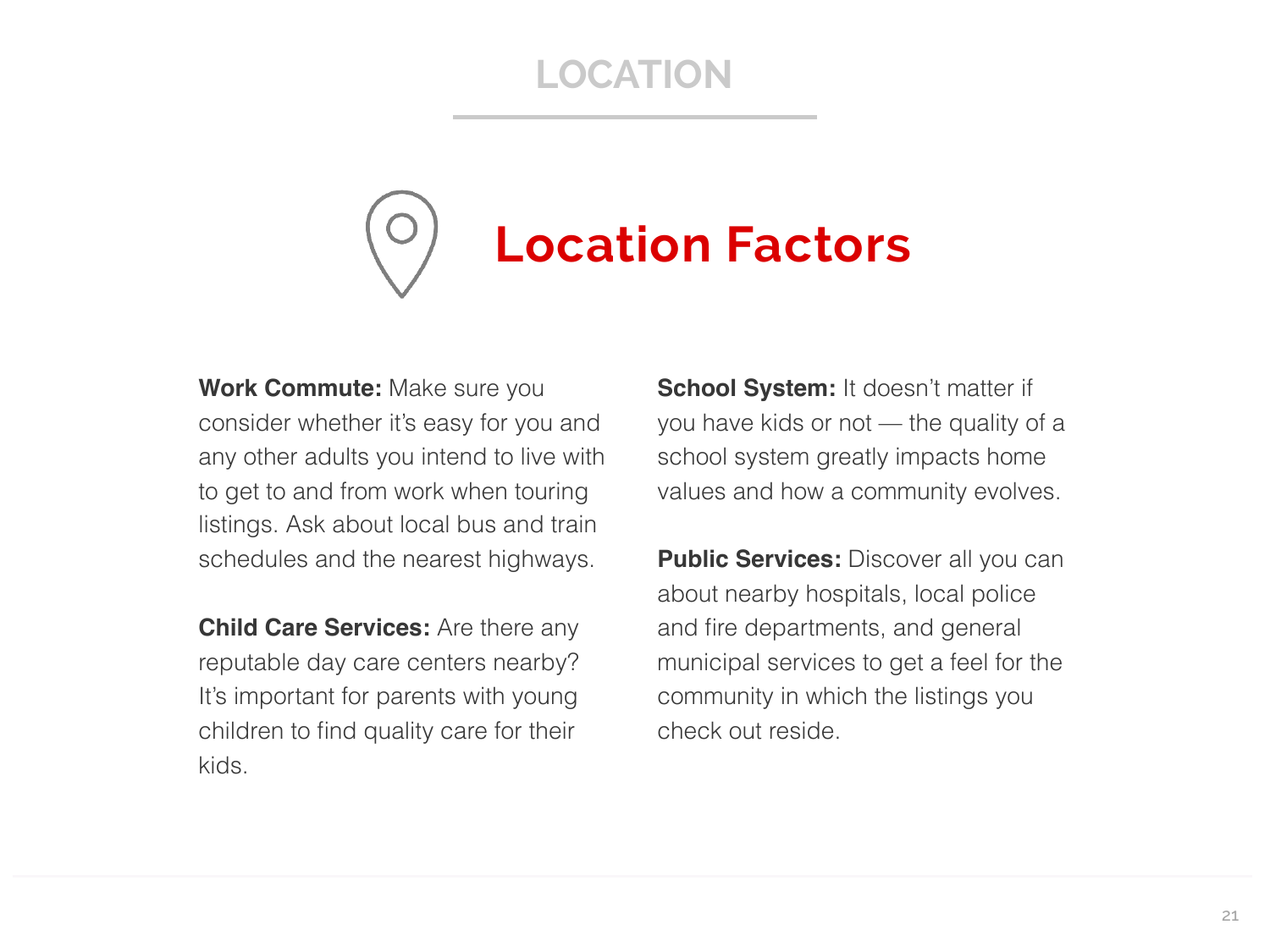## **LOCATION**

# **Location Factors Cont'd**

**Crime:** The rate and total number of crime committed in an area can have a drastic impact on home values in the long run.

**Shopping and Attractions: Where are** the best clothing stores? Are there are great nightlife spots around? Knowing you have plenty to do and enjoy near your new home is just as important as finding a suitable residence.

**Water and Power:** Knowing that all of the plumbing and electrical work done in a home and its surrounding neighborhood is essential. Also, ensure there's no history of pipe breaks and power outages in your area, as that could spell trouble.

**Ownership Situation: What are the most** common types of properties in the area? Mostly real-estate owned residences? Newly built homes? This, too, can impact home values and neighborhood growth.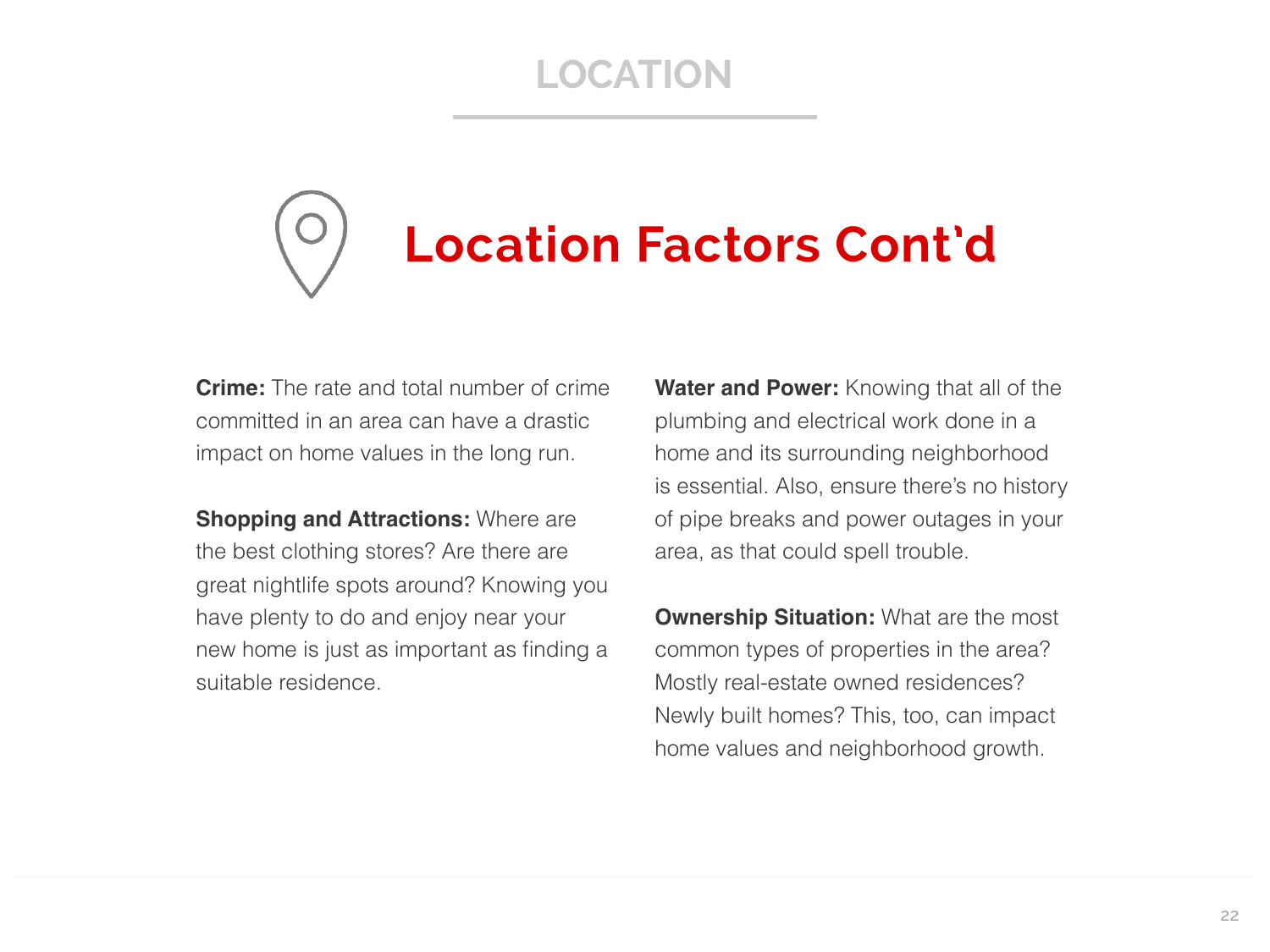#### **OFFER AND CLOSING**



After you've completed a comprehensive search across the local market and zeroed in one the home for sale you want, it's time to get the purchase process in full gear. Of course, bidding on a listing is just one step in the buying a home. There's plenty to do once the paperwork gets going and after all of the t's have been crossed and i's have been dotted.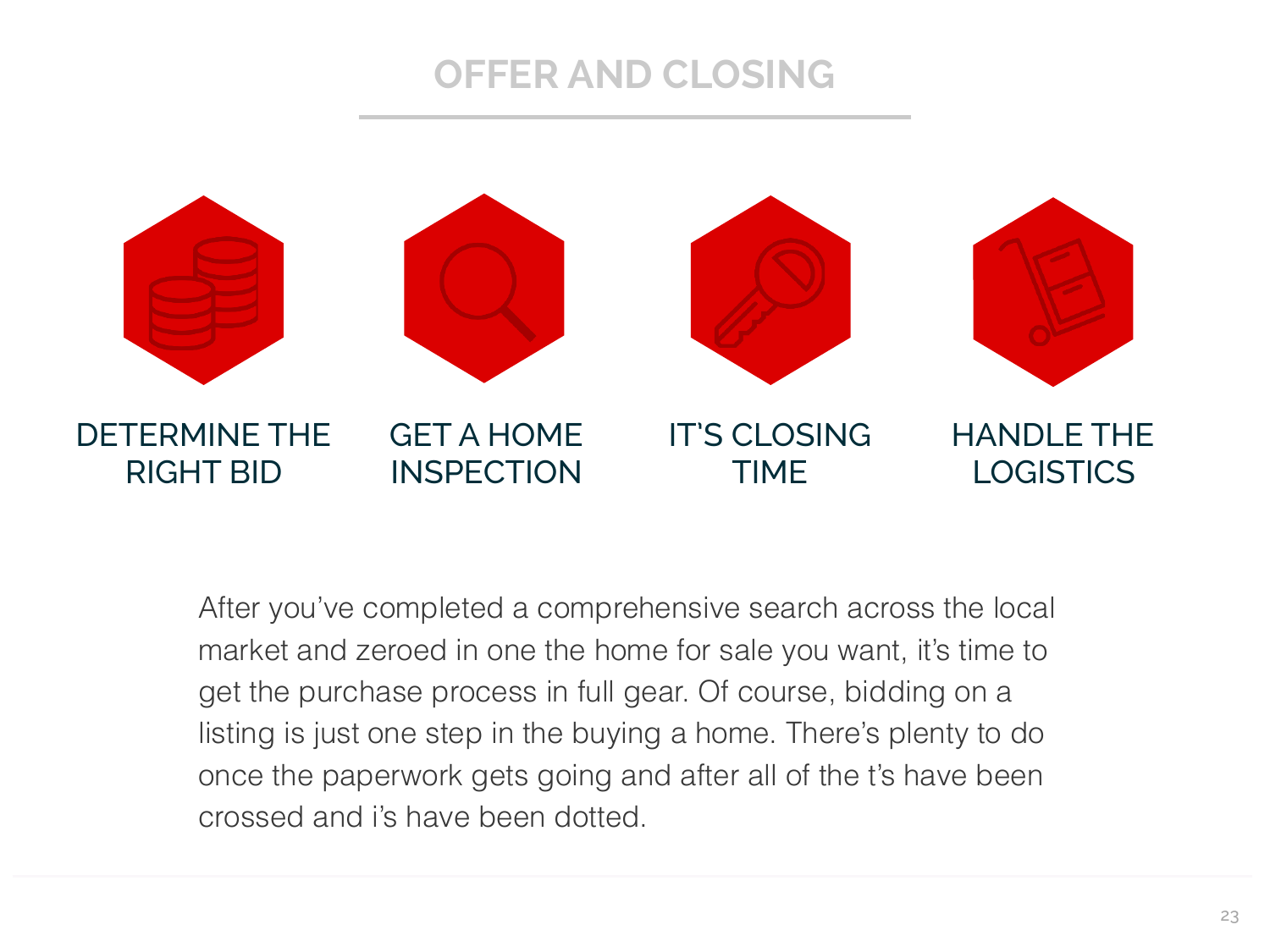

## **DETERMINE THE RIGHT BID**

While those selling the listing you bid on have a specific list price, that doesn't necessarily mean your first (or second or third) bid needs to meet their pricing requirement. Rather, work with your real estate agent to develop a price point that you're comfortable with and leaves room for negotiation with the sellers. One major factor in your bid should be what other homes near the listing have sold for in recent months and years, what types of residences those that sold are,

how long they sat on the market, and any other relevant details you and your agent can secure.

A Comparative Market Analysis (CMA) conducted by your agent can provide you with an understanding of all of this information. From there, you can figure out what you're willing to offer for a home for sale. Just remember that there may be one or more other buyers willing to make a better offer than yours.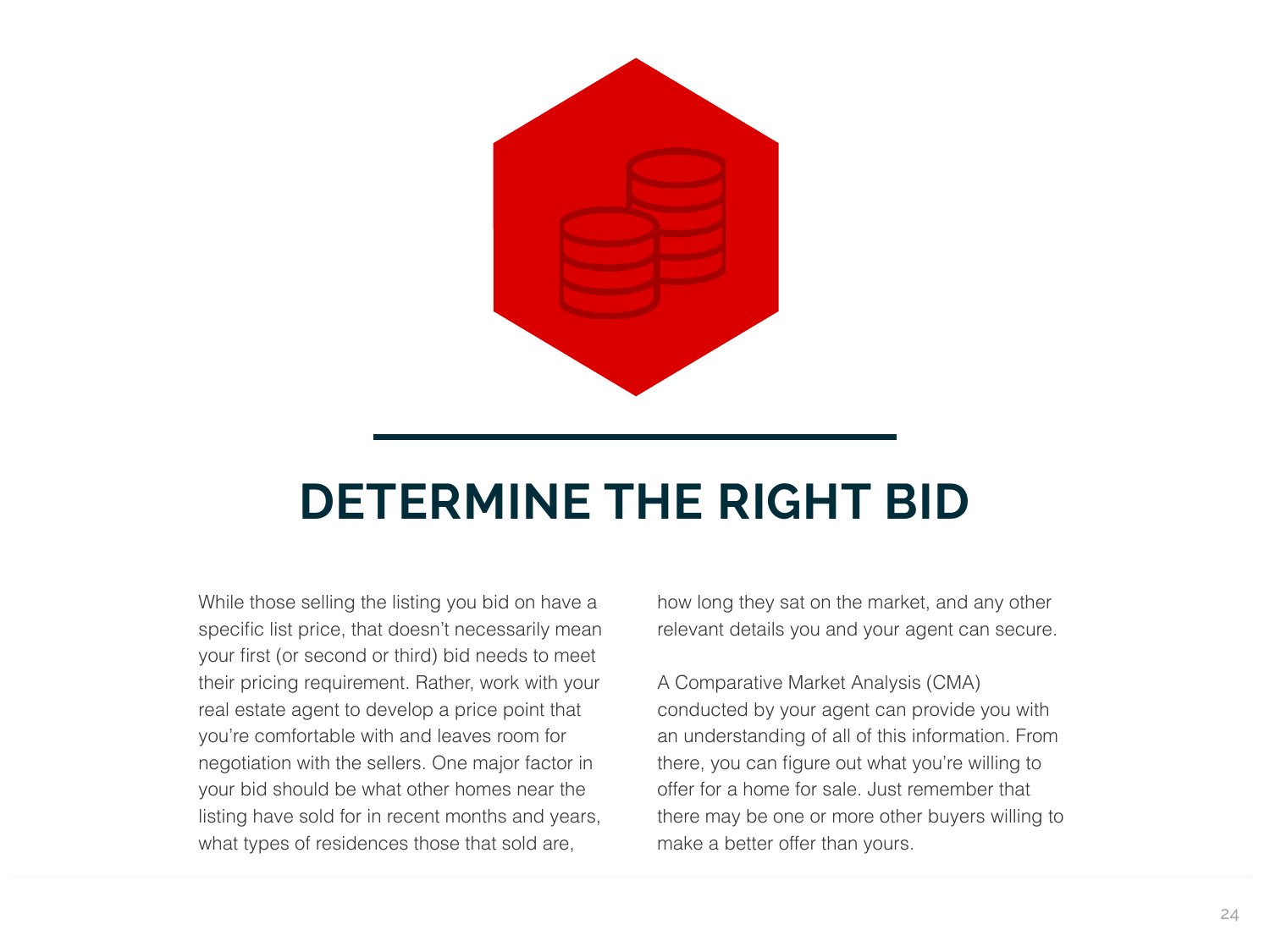

## **GET A HOME INSPECTION**

Once a seller has tentatively accepted your offer to purchase their property, it's time to bring in a home inspector to comb over the residence and surrounding yard to ensure everything is up to snuff. Any serious issues that pop up — whether it's old wiring or fragile roofing — should be brought to the attention of the seller so you two can determine who should take care of fixing them.

Consult with your agent to figure out how to negotiate who should take care of problems in and around the home.

After the inspector has confirmed everything else looks in order and you and the seller are still intent on moving forward, it's time to start signing the paperwork and moving the deal along.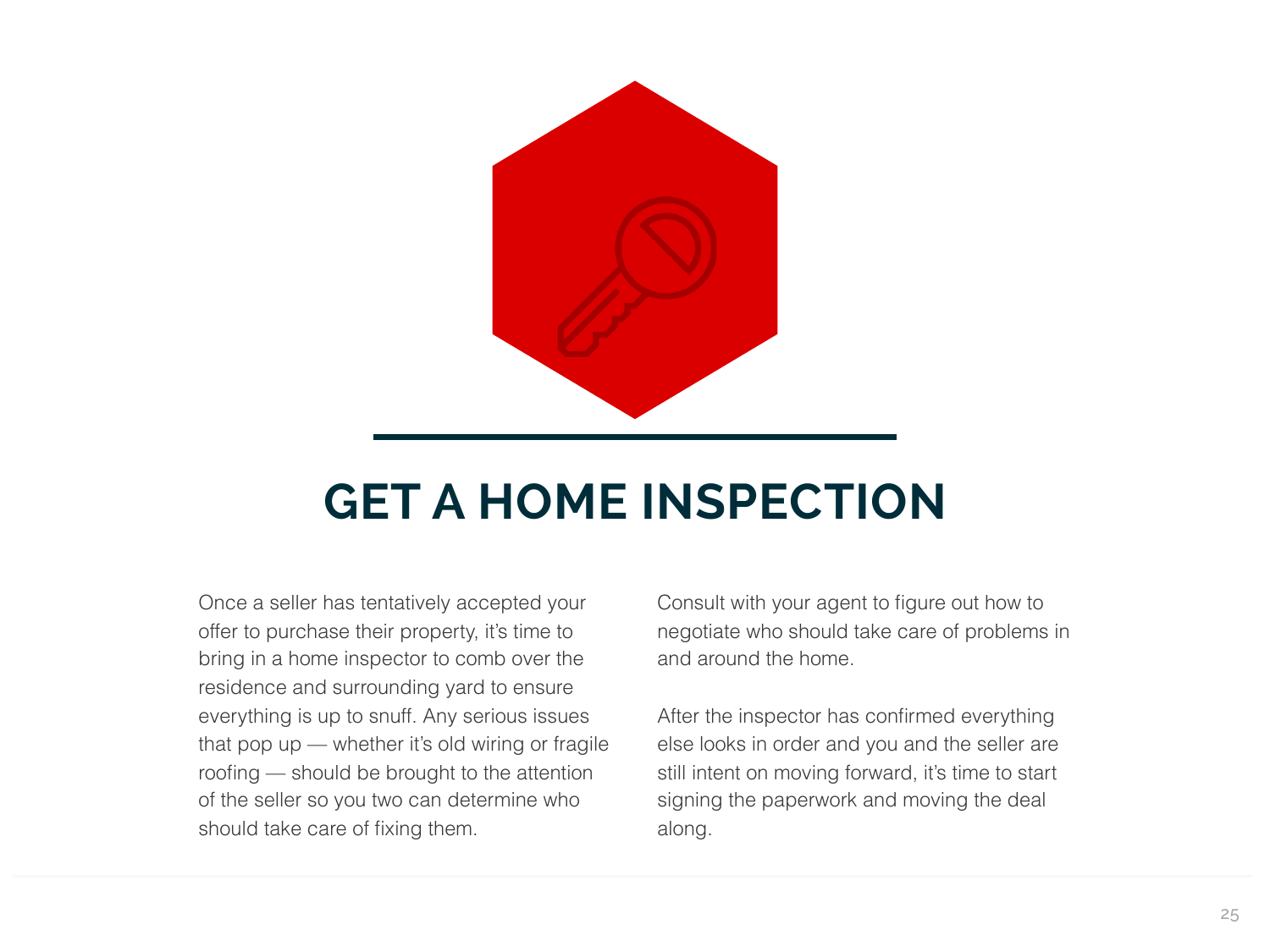

## **IT'S CLOSING TIME**

You're on the cusp of closing the deal and owning your very own home … but it's important to pay attention to all of the minor details that need to be handled in order to make the purchase official. Thankfully, your real estate agent can help you with these tasks, like facilitating paperwork between your mortgage lender and signing the requisite forms.

Of all times during the home search process, this is the one when it's absolutely vital to double-check every document and agreement to make sure you and the seller are on the same page. Many deals fall through at the last minute due to miscommunication, so work with your agent diligently to get the deal past the finish line in a timely and efficient manner.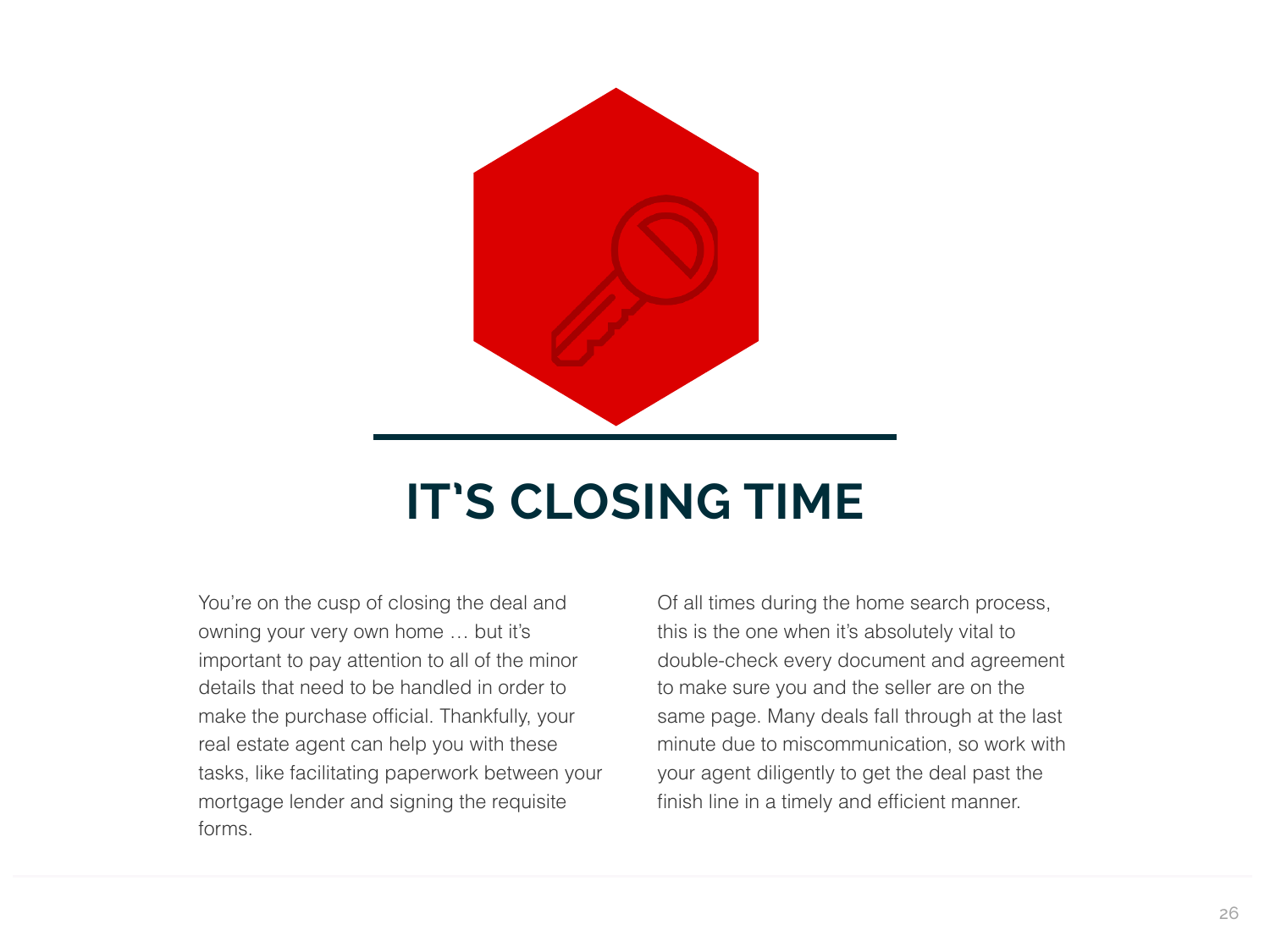

## **HANDLE THE LOGISTICS**

The deal is done. You've started moving your things into your new residence. The one final hurdle to leap? Setting up all of your utilities, getting your mail sent to your new address, and, more generally speaking, settling in to your new abode. As with the closing process, though, this isn't something you have to (or should) go through alone. A top-notch real

estate agent sticks around for his clients to make sure the transition to their new properties is a smooth, headache-free one.

Moreover, a quality agent keeps in touch with their clients and checks in to see their progress made with their homes and how their families are doing.